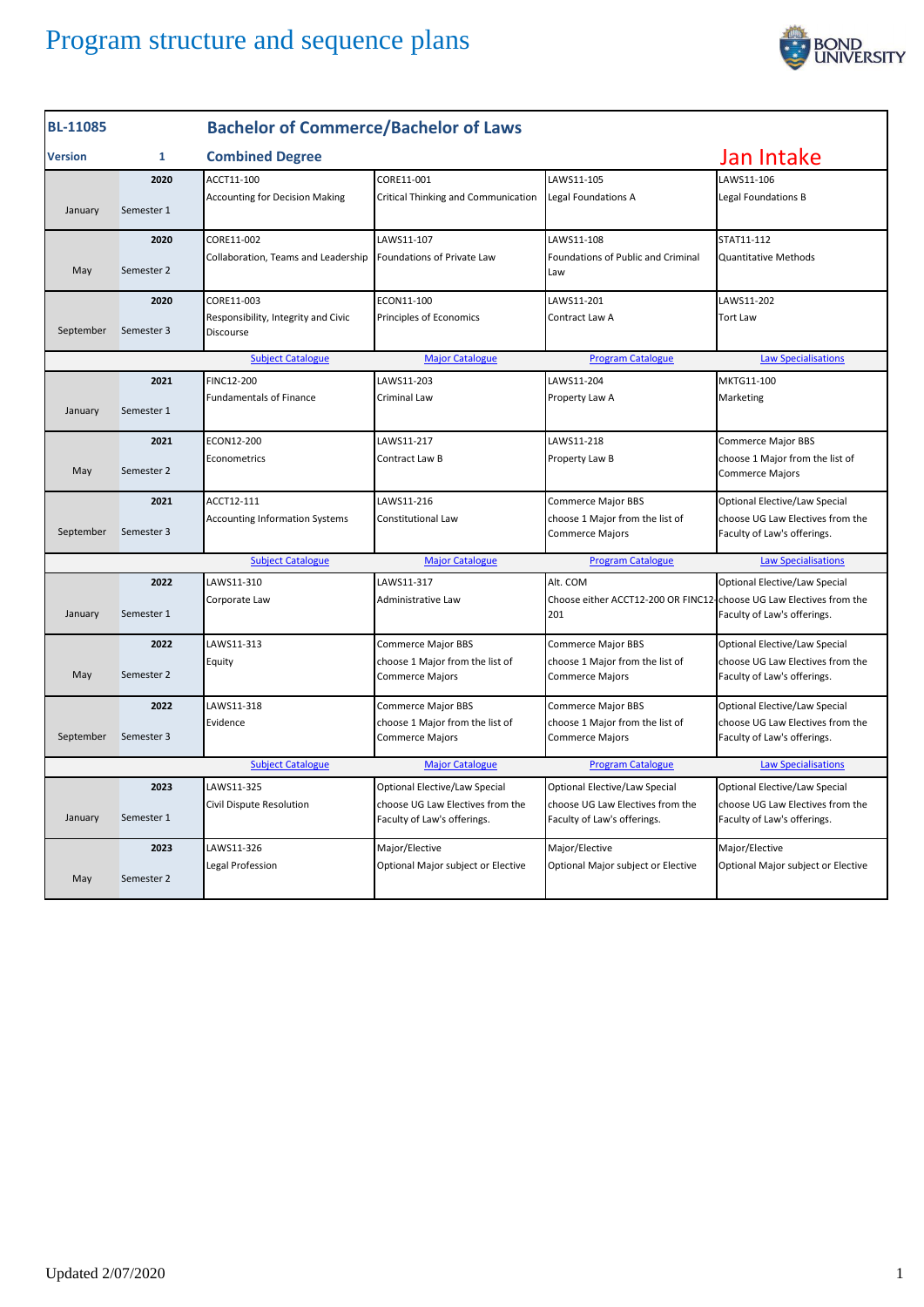

| <b>BL-11085</b>                                                                                              |            | <b>Bachelor of Commerce/Bachelor of Laws</b>     |                                                                 |                                                                            |                                                                 |
|--------------------------------------------------------------------------------------------------------------|------------|--------------------------------------------------|-----------------------------------------------------------------|----------------------------------------------------------------------------|-----------------------------------------------------------------|
| <b>Version</b>                                                                                               | 1          | <b>Combined Degree</b>                           |                                                                 | May Intake                                                                 |                                                                 |
|                                                                                                              | 2020       | ACCT11-100                                       | CORE11-001                                                      | LAWS11-105                                                                 | LAWS11-106                                                      |
| May                                                                                                          | Semester 1 | <b>Accounting for Decision Making</b>            | Critical Thinking and Communication                             | Legal Foundations A                                                        | Legal Foundations B                                             |
|                                                                                                              | 2020       | CORE11-002                                       | LAWS11-107                                                      | LAWS11-108                                                                 | STAT11-112                                                      |
| September                                                                                                    | Semester 2 | Collaboration, Teams and Leadership              | Foundations of Private Law                                      | Foundations of Public and Criminal<br>Law                                  | <b>Quantitative Methods</b>                                     |
|                                                                                                              | 2021       | CORE11-003                                       | ECON11-100                                                      | LAWS11-201                                                                 | LAWS11-202                                                      |
| January                                                                                                      | Semester 3 | Responsibility, Integrity and Civic<br>Discourse | Principles of Economics                                         | Contract Law A                                                             | <b>Tort Law</b>                                                 |
| <b>Subject Catalogue</b><br><b>Major Catalogue</b><br><b>Program Catalogue</b>                               |            |                                                  |                                                                 |                                                                            | <b>Law Specialisations</b>                                      |
|                                                                                                              | 2021       | FINC12-200                                       | LAWS11-203                                                      | LAWS11-204                                                                 | MKTG11-100                                                      |
| May                                                                                                          | Semester 1 | <b>Fundamentals of Finance</b>                   | Criminal Law                                                    | Property Law A                                                             | Marketing                                                       |
|                                                                                                              | 2021       | ECON12-200                                       | LAWS11-217                                                      | LAWS11-218                                                                 | <b>Commerce Major BBS</b>                                       |
| September                                                                                                    | Semester 2 | Econometrics                                     | Contract Law B                                                  | Property Law B                                                             | choose 1 Major from the list of<br><b>Commerce Majors</b>       |
|                                                                                                              | 2022       | ACCT12-111                                       | LAWS11-216                                                      | <b>Commerce Major BBS</b>                                                  | Optional Elective/Law Special                                   |
| January                                                                                                      | Semester 3 | <b>Accounting Information Systems</b>            | Constitutional Law                                              | choose 1 Major from the list of<br>Commerce Majors                         | choose UG Law Electives from the<br>Faculty of Law's offerings. |
|                                                                                                              |            | <b>Subject Catalogue</b>                         | <b>Major Catalogue</b>                                          | <b>Program Catalogue</b>                                                   | <b>Law Specialisations</b>                                      |
|                                                                                                              | 2022       | LAWS11-310                                       | LAWS11-317                                                      | Alt. COM                                                                   | Optional Elective/Law Special                                   |
| May                                                                                                          | Semester 1 | Corporate Law                                    | Administrative Law                                              | Choose either ACCT12-200 OR FINC12-choose UG Law Electives from the<br>201 | Faculty of Law's offerings.                                     |
|                                                                                                              | 2022       | LAWS11-313                                       | <b>Commerce Major BBS</b>                                       | <b>Commerce Major BBS</b>                                                  | Optional Elective/Law Special                                   |
| September                                                                                                    | Semester 2 | Equity                                           | choose 1 Major from the list of<br><b>Commerce Majors</b>       | choose 1 Major from the list of<br><b>Commerce Majors</b>                  | choose UG Law Electives from the<br>Faculty of Law's offerings. |
|                                                                                                              | 2023       | LAWS11-318                                       | Commerce Major BBS                                              | Commerce Major BBS                                                         | Optional Elective/Law Special                                   |
| January                                                                                                      | Semester 3 | Evidence                                         | choose 1 Major from the list of<br><b>Commerce Majors</b>       | choose 1 Major from the list of<br><b>Commerce Majors</b>                  | choose UG Law Electives from the<br>Faculty of Law's offerings. |
| <b>Subject Catalogue</b><br><b>Major Catalogue</b><br><b>Program Catalogue</b><br><b>Law Specialisations</b> |            |                                                  |                                                                 |                                                                            |                                                                 |
|                                                                                                              | 2023       | LAWS11-325                                       | <b>Optional Elective/Law Special</b>                            | Optional Elective/Law Special                                              | Optional Elective/Law Special                                   |
| May                                                                                                          | Semester 1 | Civil Dispute Resolution                         | choose UG Law Electives from the<br>Faculty of Law's offerings. | choose UG Law Electives from the<br>Faculty of Law's offerings.            | choose UG Law Electives from the<br>Faculty of Law's offerings. |
|                                                                                                              | 2023       | LAWS11-326                                       | Major/Elective                                                  | Major/Elective                                                             | Major/Elective                                                  |
| September                                                                                                    | Semester 2 | Legal Profession                                 | Optional Major subject or Elective                              | Optional Major subject or Elective                                         | Optional Major subject or Elective                              |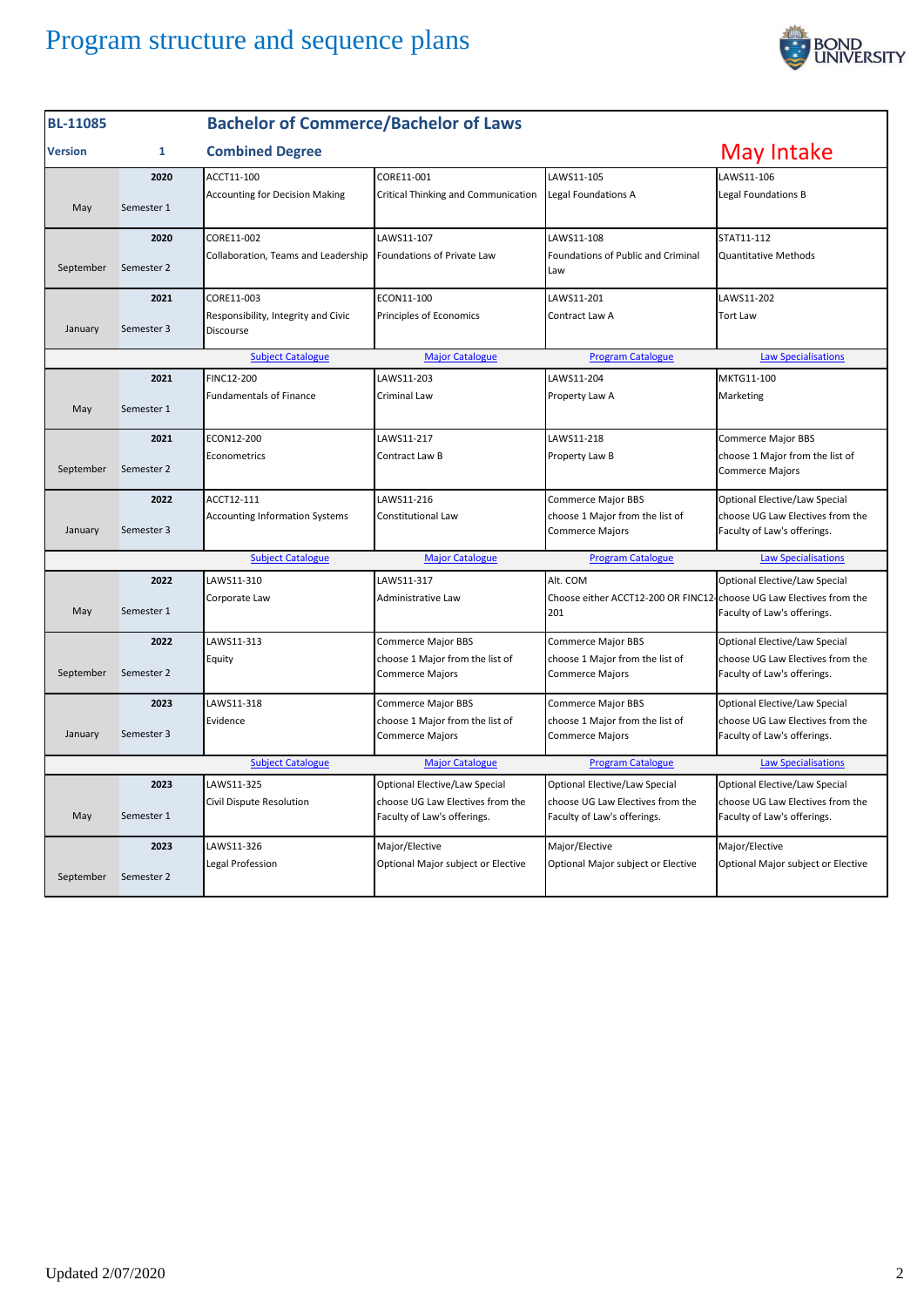

| <b>BL-11085</b>                                                                                              |              | <b>Bachelor of Commerce/Bachelor of Laws</b>     |                                                                 |                                                                            |                                                                 |  |
|--------------------------------------------------------------------------------------------------------------|--------------|--------------------------------------------------|-----------------------------------------------------------------|----------------------------------------------------------------------------|-----------------------------------------------------------------|--|
| <b>Version</b>                                                                                               | $\mathbf{1}$ | <b>Combined Degree</b>                           |                                                                 |                                                                            | Sep Intake                                                      |  |
|                                                                                                              | 2020         | ACCT11-100                                       | CORE11-001                                                      | LAWS11-105                                                                 | LAWS11-106                                                      |  |
| September                                                                                                    | Semester 1   | <b>Accounting for Decision Making</b>            | Critical Thinking and Communication                             | Legal Foundations A                                                        | Legal Foundations B                                             |  |
|                                                                                                              | 2021         | CORE11-002                                       | LAWS11-107                                                      | LAWS11-108                                                                 | STAT11-112                                                      |  |
| January                                                                                                      | Semester 2   | Collaboration, Teams and Leadership              | Foundations of Private Law                                      | Foundations of Public and Criminal<br>Law                                  | <b>Quantitative Methods</b>                                     |  |
|                                                                                                              | 2021         | CORE11-003                                       | ECON11-100                                                      | LAWS11-201                                                                 | LAWS11-202                                                      |  |
| May                                                                                                          | Semester 3   | Responsibility, Integrity and Civic<br>Discourse | Principles of Economics                                         | Contract Law A                                                             | <b>Tort Law</b>                                                 |  |
|                                                                                                              |              | <b>Subject Catalogue</b>                         | <b>Major Catalogue</b>                                          | <b>Program Catalogue</b>                                                   | <b>Law Specialisations</b>                                      |  |
|                                                                                                              | 2021         | FINC12-200                                       | LAWS11-203                                                      | LAWS11-204                                                                 | MKTG11-100                                                      |  |
| September                                                                                                    | Semester 1   | <b>Fundamentals of Finance</b>                   | Criminal Law                                                    | Property Law A                                                             | Marketing                                                       |  |
|                                                                                                              | 2022         | ECON12-200                                       | LAWS11-217                                                      | LAWS11-218                                                                 | <b>Commerce Major BBS</b>                                       |  |
| January                                                                                                      | Semester 2   | Econometrics                                     | Contract Law B                                                  | Property Law B                                                             | choose 1 Major from the list of<br><b>Commerce Majors</b>       |  |
|                                                                                                              | 2022         | ACCT12-111                                       | LAWS11-216                                                      | Commerce Major BBS                                                         | Optional Elective/Law Special                                   |  |
| May                                                                                                          | Semester 3   | <b>Accounting Information Systems</b>            | <b>Constitutional Law</b>                                       | choose 1 Major from the list of<br><b>Commerce Majors</b>                  | choose UG Law Electives from the<br>Faculty of Law's offerings. |  |
|                                                                                                              |              | <b>Subject Catalogue</b>                         | <b>Major Catalogue</b>                                          | <b>Program Catalogue</b>                                                   | <b>Law Specialisations</b>                                      |  |
|                                                                                                              | 2022         | LAWS11-310                                       | LAWS11-317                                                      | Alt. COM                                                                   | Optional Elective/Law Special                                   |  |
| September                                                                                                    | Semester 1   | Corporate Law                                    | Administrative Law                                              | Choose either ACCT12-200 OR FINC12-choose UG Law Electives from the<br>201 | Faculty of Law's offerings.                                     |  |
|                                                                                                              | 2023         | LAWS11-313                                       | <b>Commerce Major BBS</b>                                       | Commerce Major BBS                                                         | Optional Elective/Law Special                                   |  |
| January                                                                                                      | Semester 2   | Equity                                           | choose 1 Major from the list of<br><b>Commerce Majors</b>       | choose 1 Major from the list of<br>Commerce Majors                         | choose UG Law Electives from the<br>Faculty of Law's offerings. |  |
|                                                                                                              | 2023         | LAWS11-318                                       | <b>Commerce Major BBS</b>                                       | <b>Commerce Major BBS</b>                                                  | Optional Elective/Law Special                                   |  |
| May                                                                                                          | Semester 3   | Evidence                                         | choose 1 Major from the list of<br>Commerce Majors              | choose 1 Major from the list of<br>Commerce Majors                         | choose UG Law Electives from the<br>Faculty of Law's offerings. |  |
| <b>Subject Catalogue</b><br><b>Program Catalogue</b><br><b>Law Specialisations</b><br><b>Major Catalogue</b> |              |                                                  |                                                                 |                                                                            |                                                                 |  |
|                                                                                                              | 2023         | LAWS11-325                                       | Optional Elective/Law Special                                   | Optional Elective/Law Special                                              | Optional Elective/Law Special                                   |  |
| September                                                                                                    | Semester 1   | Civil Dispute Resolution                         | choose UG Law Electives from the<br>Faculty of Law's offerings. | choose UG Law Electives from the<br>Faculty of Law's offerings.            | choose UG Law Electives from the<br>Faculty of Law's offerings. |  |
|                                                                                                              | 2024         | LAWS11-326                                       | Major/Elective                                                  | Major/Elective                                                             | Major/Elective                                                  |  |
| January                                                                                                      | Semester 2   | Legal Profession                                 | Optional Major subject or Elective                              | Optional Major subject or Elective                                         | Optional Major subject or Elective                              |  |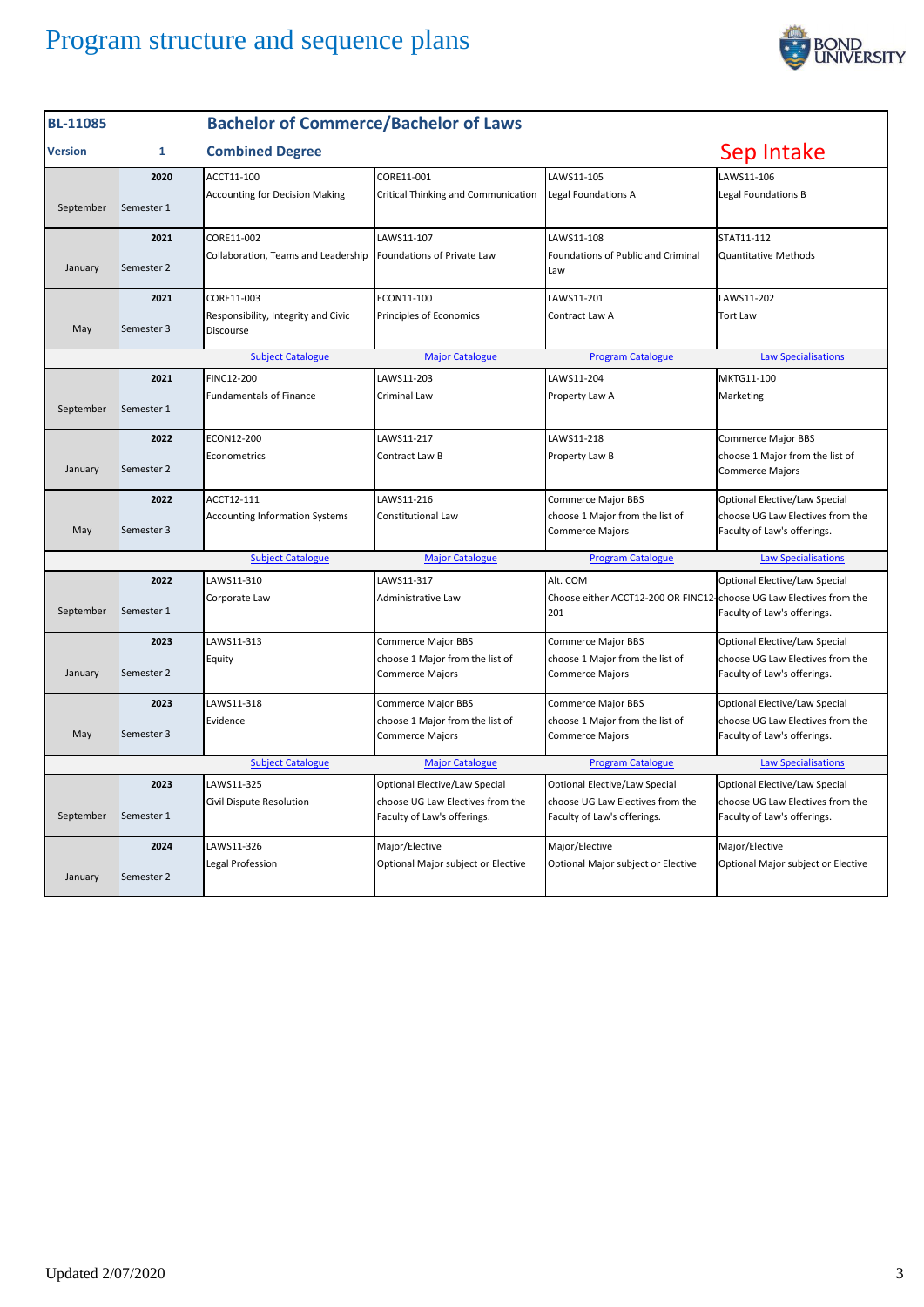

### **GENERAL INFORMATION**

**You are registered into Beyond Bond which is a practical, activity-based program that extends across the duration of all undergraduate degrees. You are registered in the Bond Business Mentoring Program designed for all new undergraduate students; please be advised the first scheduled gathering is in the Bond Business School orientation, If you require further information please email businessmentoring@bond.edu.au**

#### **PROGRAM INFORMATION**

**Students may choose to complete an optional Law Specialisation (40cp) in one of the following areas:**

**• Canadian Law and Practice • Corporate and Commercial Law • Legal Practice • Contemporary Legal Issues • International and Comparative Law • Legal Innovation and Technology To be eligible for a Law Specialisation, students must complete a minimum of four Law Electives (40 credit points) within one of the above areas. Eligible students will receive a Specialisation Certificate at the completion of their Law program.**

**Bachelor of Laws with Honours - Please see eligibility requirements for achieving Honours (\*\*including the completion of LAWS13-569 Legal Research Project as an elective) on the Law Honours / Distinction information webpage.**

### **SUBJECT INFORMATION**

**ALT. COM ACCT12-200 OR FINC12-201 NOTE: Alt. Com ACCT major students must select ACCT12-200, FINC major students must select FINC12-201**

**You must complete one of the following Commerce majors.** 

**• Accounting • Actuarial Science • Big Data • Economics • Finance**

**Students must choose Three (3) General elective subjects.**

**General elective – A subject that may be chosen from any subject on offer across the University provided requisites, enrolment restrictions and any other faculty requirements have been met.**